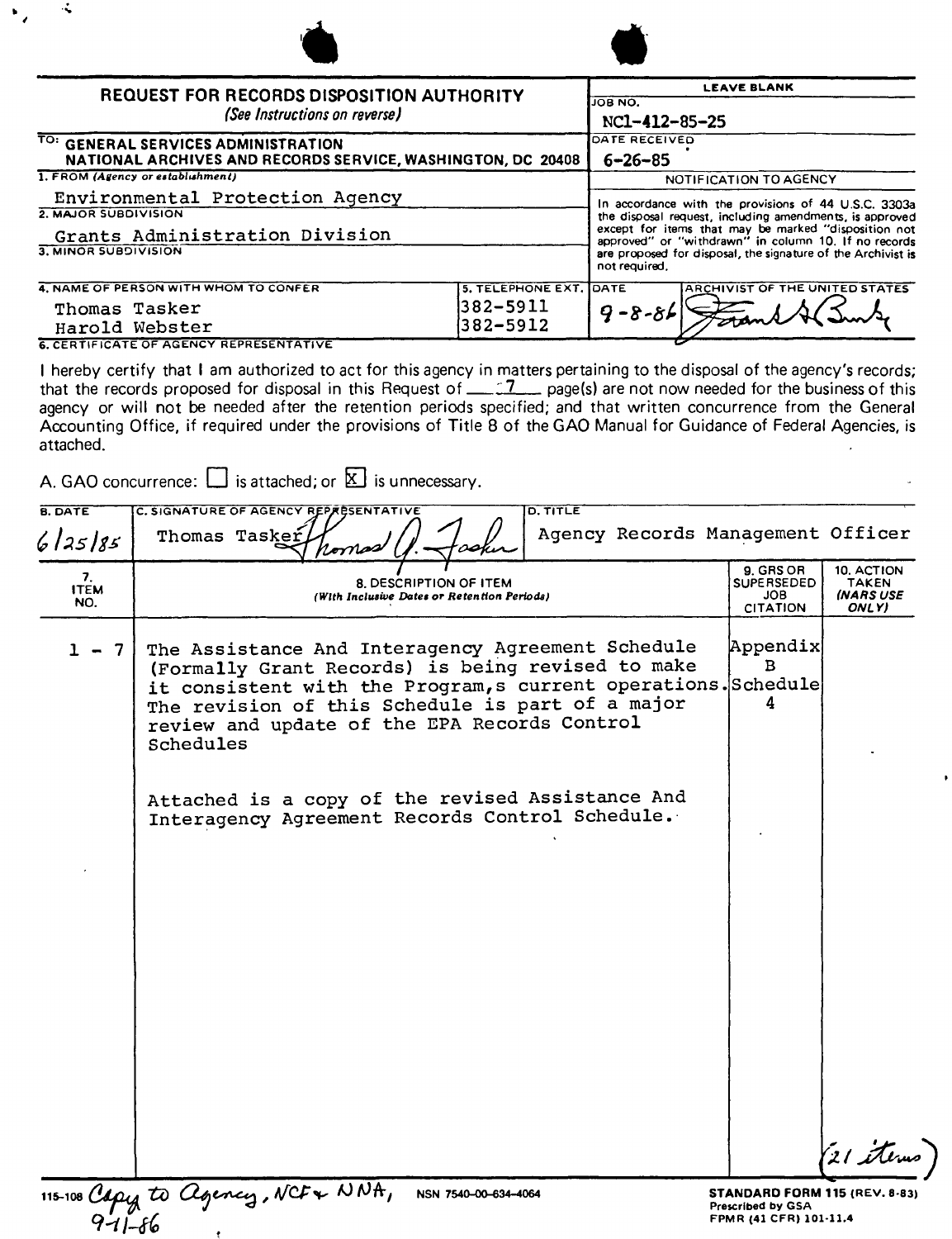|      | TITLE OF SCHEDULE                                                                                                                                                                                                                                          | <b>COVERAGE OF SCHEDULE</b>                                                                                                                                                                                               |  |
|------|------------------------------------------------------------------------------------------------------------------------------------------------------------------------------------------------------------------------------------------------------------|---------------------------------------------------------------------------------------------------------------------------------------------------------------------------------------------------------------------------|--|
|      | ASSISTANCE AND INTERAGENCY AGREEMENT RECORDS                                                                                                                                                                                                               | <b>AGENCYWIDE</b>                                                                                                                                                                                                         |  |
| ITEM | NAME AND DESCRIPTION OF RECORD/FILE                                                                                                                                                                                                                        | RETENTION PERIOD AND DISPOSITION                                                                                                                                                                                          |  |
| 1.   | Program Management File. Records relating to development,<br>management, and evaluation of assistance agreements.<br>a. Policy and regulations which establish and implement<br>operational procedures for the administration of assistance<br>agreements. | Retention: Permanent.<br>Disposition: Break file when material has<br>been superseded or cancelled. Keep in office<br>2 years, then transfer to the FRC. Keep in<br>FRC 10 years, then offer to the National<br>Archives. |  |
|      | b. General administrative correspondence pertaining to<br>normal day-to-day activities of the Grants Administration<br>Division.                                                                                                                           | Retention: Retain 2 years.<br>Disposition: Break file at end of I year. Keep<br>in office 2 years and then destroy.                                                                                                       |  |
|      | c. Inquiries Files.                                                                                                                                                                                                                                        |                                                                                                                                                                                                                           |  |
|      | (1) Congressional.                                                                                                                                                                                                                                         | Retention: Retain 2 years.<br>Disposition: Break files at end of 1 year. Keep<br>in office years and then destroy.                                                                                                        |  |
|      | (2) Controlled.                                                                                                                                                                                                                                            | Retention: Retain 2 years.<br>Disposition: Break file at end of year. Keep                                                                                                                                                |  |
|      | (3) Uncontrolled.                                                                                                                                                                                                                                          | in office 2 years and then destroy.<br>Retention: Retain 1 year.<br>Disposition: Break file at end of year.<br><b>Neep</b>                                                                                                |  |
| 2.   | Administrative Reports and Data Relating to Assistance<br>Agreements.                                                                                                                                                                                      | in office I additional year, then destroy.<br>Retention: Retain 4 years.<br>Disposition: Break file at end of year. Keep                                                                                                  |  |
|      |                                                                                                                                                                                                                                                            | in office I year, then transfer to the rRC.<br>Destroy when 4 years old.                                                                                                                                                  |  |
|      |                                                                                                                                                                                                                                                            |                                                                                                                                                                                                                           |  |
|      |                                                                                                                                                                                                                                                            |                                                                                                                                                                                                                           |  |

 $\label{eq:2.1} \frac{1}{\sqrt{2\pi}}\int_{\mathbb{R}^3}\frac{1}{\sqrt{2\pi}}\left(\frac{1}{\sqrt{2\pi}}\right)^2\frac{1}{\sqrt{2\pi}}\left(\frac{1}{\sqrt{2\pi}}\right)^2\frac{1}{\sqrt{2\pi}}\left(\frac{1}{\sqrt{2\pi}}\right)^2\frac{1}{\sqrt{2\pi}}\frac{1}{\sqrt{2\pi}}\frac{1}{\sqrt{2\pi}}\frac{1}{\sqrt{2\pi}}\frac{1}{\sqrt{2\pi}}\frac{1}{\sqrt{2\pi}}\frac{1}{\sqrt{2\pi}}\frac{1}{\sqrt{2\pi}}\frac$ 

 $\frac{1}{2} \frac{1}{2} \frac{1}{2} \frac{1}{2} \frac{1}{2} \frac{1}{2} \frac{1}{2} \frac{1}{2} \frac{1}{2} \frac{1}{2} \frac{1}{2} \frac{1}{2} \frac{1}{2} \frac{1}{2} \frac{1}{2} \frac{1}{2} \frac{1}{2} \frac{1}{2} \frac{1}{2} \frac{1}{2} \frac{1}{2} \frac{1}{2} \frac{1}{2} \frac{1}{2} \frac{1}{2} \frac{1}{2} \frac{1}{2} \frac{1}{2} \frac{1}{2} \frac{1}{2} \frac{1}{2} \frac{$ 

 $A^{1,2}\left( \mathbb{R}\right)$ 

NWMIL

 $\omega$  .

 $\frac{1}{\sqrt{2}}$ 

 $\mathcal{G} \subset \mathcal{F}$ 

 $\mathcal{A}^{\mathcal{A}}_{\mathcal{A}}=\mathcal{A}^{\mathcal{A}}_{\mathcal{A}}$ 

لمستدعا المادة

 $\sim$  and consider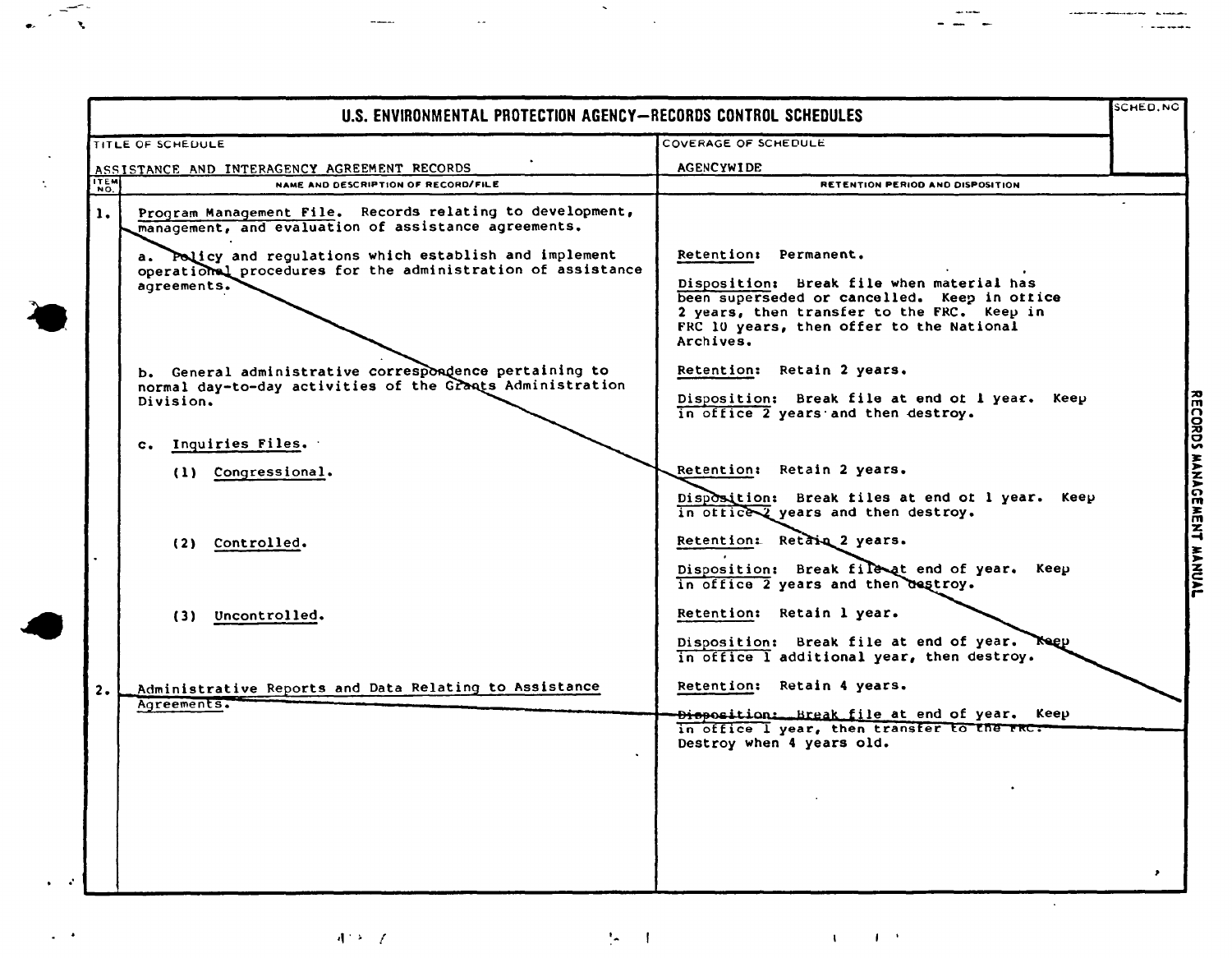\* Change approved by Thomas Tasker in telephone<br>conversation on 6/11/86

 $\mathbf{I}$ 

NWML

|                    | SCHED.NO<br>U.S. ENVIRONMENTAL PROTECTION AGENCY-RECORDS CONTROL SCHEDULES                                                                                                                                                                                                                                                                                                                                                                                                                                                                                                                                                   |                                                                                                                                                                                                                                                                                                                                                                                                                                                                                                                                                                            |  |  |  |
|--------------------|------------------------------------------------------------------------------------------------------------------------------------------------------------------------------------------------------------------------------------------------------------------------------------------------------------------------------------------------------------------------------------------------------------------------------------------------------------------------------------------------------------------------------------------------------------------------------------------------------------------------------|----------------------------------------------------------------------------------------------------------------------------------------------------------------------------------------------------------------------------------------------------------------------------------------------------------------------------------------------------------------------------------------------------------------------------------------------------------------------------------------------------------------------------------------------------------------------------|--|--|--|
|                    | TITLE OF SCHEDULE                                                                                                                                                                                                                                                                                                                                                                                                                                                                                                                                                                                                            | COVERAGE OF SCHEDULE                                                                                                                                                                                                                                                                                                                                                                                                                                                                                                                                                       |  |  |  |
|                    | ASSISTANCE AND INTERAGENCY AGREEMENT RECORDS                                                                                                                                                                                                                                                                                                                                                                                                                                                                                                                                                                                 | <b>AGENCYWIDE</b>                                                                                                                                                                                                                                                                                                                                                                                                                                                                                                                                                          |  |  |  |
| $\sqrt{155}$       | NAME AND DESCRIPTION OF RECORD/FILE                                                                                                                                                                                                                                                                                                                                                                                                                                                                                                                                                                                          | <b>RETENTION PERIOD AND DISPOSITION</b>                                                                                                                                                                                                                                                                                                                                                                                                                                                                                                                                    |  |  |  |
| 3.                 | Regulations, Standards, and Guidelines. Contains informa-<br>tion relating to the development of rules and regulations<br>used for the management and processing of assistance<br>agreements. Records consist of drafts of proposed regu-<br>lations and guidelines, internal comments, journal articles<br>and other supporting literature, proposed rules, response<br>to proposals, EPA press releases, newspaper clippings, etc.                                                                                                                                                                                         | Retention: Permanent.<br>Disposition: Break file upon final publication<br>In the Federal Register. Keep in office I year,<br>then transfer to the FRC. Keep in FRC 15 years,<br>then offer to the National Archives in 17 years<br>blocks.<br>mu<br>611186                                                                                                                                                                                                                                                                                                                |  |  |  |
| $\ddot{\bullet}$ . | Deviation Requests. Includes requests for deviation from<br>established assistance policies and procedures submitted<br>by award officials.                                                                                                                                                                                                                                                                                                                                                                                                                                                                                  | <b>Retention:</b><br>a. Paper Records. Retain until conversion to<br>microform has been completed.<br>b. Microform Copy (Official Record Copy.). Retain<br>4 years.<br>Disposition:<br>a. Paper Records. Keep in office until convers-<br>ion to microform has been completed and microform<br>is verified for completeness, then destroy.<br>b. Microform Copy (Official Record Copy). Break<br>file at end of year. Keep in office I year, then<br>transfer to the FRC. Destroy when 4 years old.<br>c. Microform Copy (Working Copy). Destroy when<br>no longer needed. |  |  |  |
| 5.                 | Assistance Agreement Files. Includes records that document<br>all significant actions and decisions having to do with the<br>application and resulting agreement. Consist of application<br>phase, preaward review, funding decision, award documenta-<br>tion, active projects, non-compliance/ disputes, closeout of<br>completed agreements/projects and audit.<br>a. EPA Assisted Activities (Research, Demonstration,<br>Training, Fellowship, Investigation, Surveys, or Studies,<br>etc. Agreements administered by Headquarters Grants<br>Operations Branch or by Regional Office by specific program<br>delegation. | <b>Retention:</b><br>a. Paper Records. Retain until conversion to<br>microform has been completed.<br>b. Microform Copy (Official Record Copy). Retain<br>4 years.<br>$\mathbf{L}$<br>W.                                                                                                                                                                                                                                                                                                                                                                                   |  |  |  |

RECORDS MANAGEMENT MANUAL

 $\Lambda$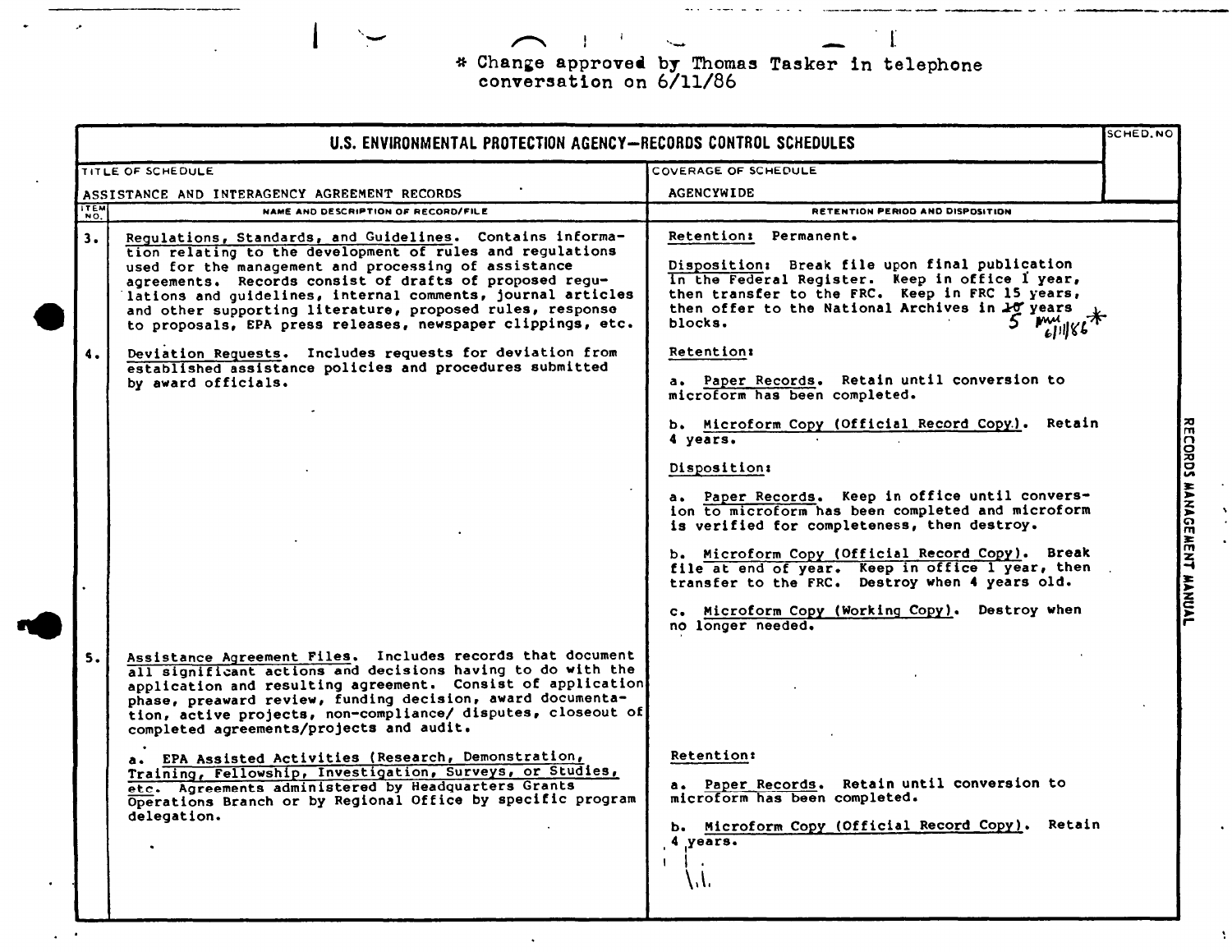| U.S. ENVIRONMENTAL PROTECTION AGENCY-RECORDS CONTROL SCHEDULES |                                                                                                         |                                                                                                                                                                                                                                                                                                                                                                                                                                                                                                                                                                                                                                                                                                                                                                                                                                                                                                                                                                                                                                                                                                                                                                                                     |  |                           |
|----------------------------------------------------------------|---------------------------------------------------------------------------------------------------------|-----------------------------------------------------------------------------------------------------------------------------------------------------------------------------------------------------------------------------------------------------------------------------------------------------------------------------------------------------------------------------------------------------------------------------------------------------------------------------------------------------------------------------------------------------------------------------------------------------------------------------------------------------------------------------------------------------------------------------------------------------------------------------------------------------------------------------------------------------------------------------------------------------------------------------------------------------------------------------------------------------------------------------------------------------------------------------------------------------------------------------------------------------------------------------------------------------|--|---------------------------|
|                                                                | TITLE OF SCHEDULE                                                                                       | COVERAGE OF SCHEDULE                                                                                                                                                                                                                                                                                                                                                                                                                                                                                                                                                                                                                                                                                                                                                                                                                                                                                                                                                                                                                                                                                                                                                                                |  |                           |
|                                                                | ASSISTANCE AND INTERAGENCY AGREEMENT RECORDS                                                            | <b>AGENCYWIDE</b>                                                                                                                                                                                                                                                                                                                                                                                                                                                                                                                                                                                                                                                                                                                                                                                                                                                                                                                                                                                                                                                                                                                                                                                   |  |                           |
| <b>ITEM</b>                                                    | NAME AND DESCRIPTION OF RECORD/FILE                                                                     | RETENTION PERIOD AND DISPOSITION                                                                                                                                                                                                                                                                                                                                                                                                                                                                                                                                                                                                                                                                                                                                                                                                                                                                                                                                                                                                                                                                                                                                                                    |  |                           |
|                                                                | b. Continuing Environmental Program Support Agreements.<br>Agreements administered by Regional Offices. | Disposition:<br>a. Paper Records. Keep in office until convers-<br>ion to microform has been completed and microform<br>is verified for completeness, then destroy.<br>b. Microform Copy (Official Record Copy). Break<br>file immediately after closeout of the agreement,<br>then transfer to the FRC. Destroy when 4 years<br>old.<br>c. Other Microform Copies. Destroy when no<br>longer needed.<br>PAPER RECORD SYSTEM<br>Retention: Retain 4 years.<br>Disposition: Break file immediately atter<br>closeout of the agreement, then transfer to the<br>FRC. Destroy when 4 years old.<br>MICROGRAPHIC RECORD SYSTEM<br>Retention:<br>a. Paper Records. Retain until conversion to<br>microform has been completed.<br>b. Microform Copy (Official Record Copy).<br>Retain 4 years.<br>Disposition:<br>a. Paper Records. Keep in office until<br>conversion to microform has been completed and<br>microform is verified for completeness, then<br>destroy.<br>b. Microform Copy (Official Record Copy). Break<br>file immediately after closeout of the agreement,<br>then transfer to the FRC. Destroy when 4 years<br>old.<br>c. Other Microform Copies. Destroy when no<br>longer needed. |  | RECORDS MANAGEMENT MANUAL |

NWWL

 $\frac{1}{\sqrt{2}}\sum_{i=1}^{n} \frac{1}{\sqrt{2}}\left(\frac{1}{\sqrt{2}}\right)^2\left(\frac{1}{\sqrt{2}}\right)^2.$ 

 $\frac{1}{2}$  ,  $\frac{1}{2}$ 

 $\mathbb{T}^{\infty} \subset \mathbb{T}^{\infty} \quad \text{and} \quad \mathbb{R}^{\infty} \subset \mathbb{T}^{\infty} \quad \text{and} \quad \mathbb{R}^{\infty} \subset \mathbb{R}^{\infty} \quad \text{and} \quad \mathbb{R}^{\infty} \subset \mathbb{T}^{\infty}$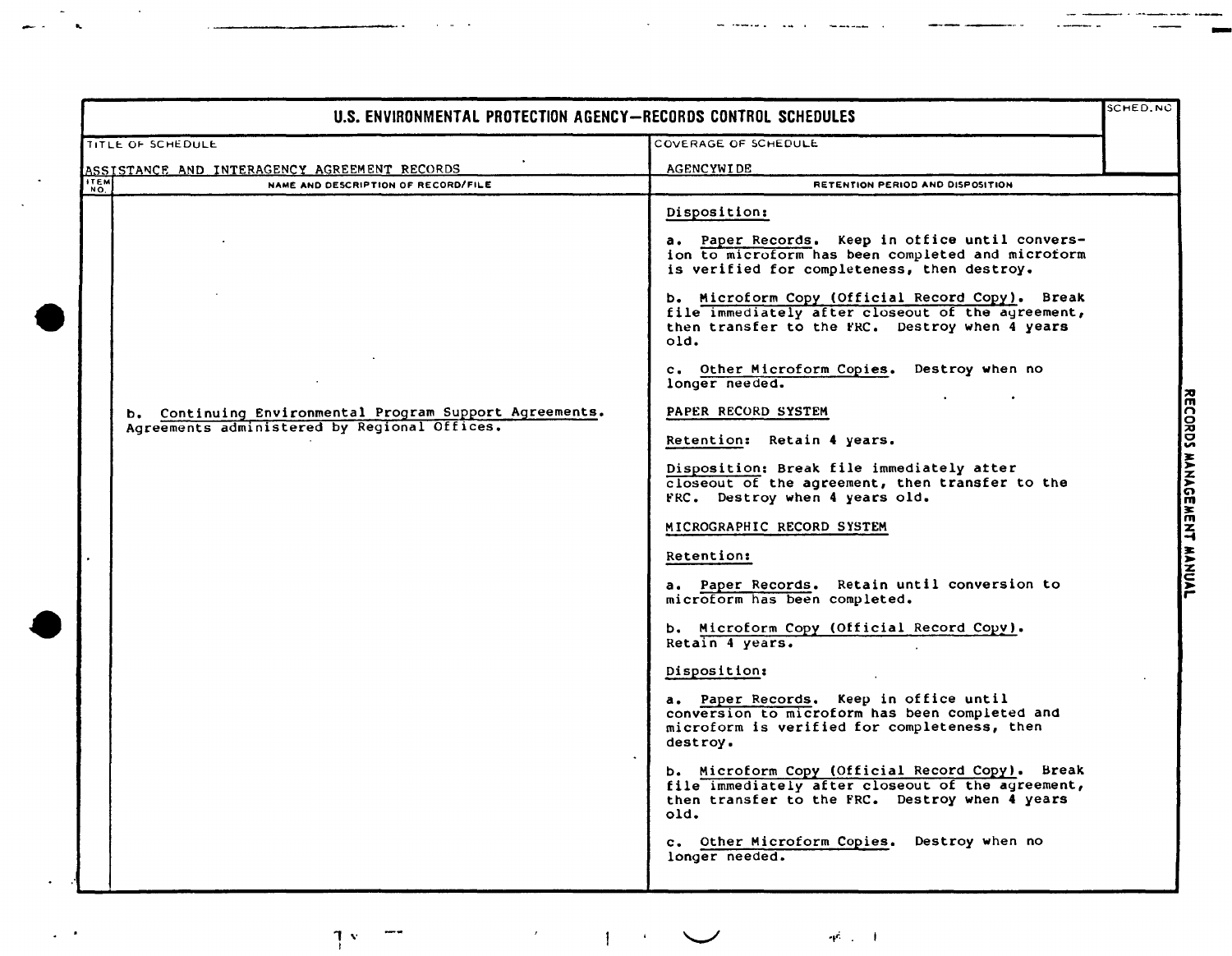|                                                                                                                                                      | U.S. ENVIRONMENTAL PROTECTION AGENCY-RECORDS CONTROL SCHEDULES                                                                                                                                                                                                                                                                                                                                                                                                                                                                                                                                                                                                                                                                                                                                                                                                                                                      | <b>SCHED, NC</b> |
|------------------------------------------------------------------------------------------------------------------------------------------------------|---------------------------------------------------------------------------------------------------------------------------------------------------------------------------------------------------------------------------------------------------------------------------------------------------------------------------------------------------------------------------------------------------------------------------------------------------------------------------------------------------------------------------------------------------------------------------------------------------------------------------------------------------------------------------------------------------------------------------------------------------------------------------------------------------------------------------------------------------------------------------------------------------------------------|------------------|
| TITLE OF SCHEDULE                                                                                                                                    | COVERAGE OF SCHEDULE                                                                                                                                                                                                                                                                                                                                                                                                                                                                                                                                                                                                                                                                                                                                                                                                                                                                                                |                  |
|                                                                                                                                                      | <b>AGENCYWIDE</b>                                                                                                                                                                                                                                                                                                                                                                                                                                                                                                                                                                                                                                                                                                                                                                                                                                                                                                   |                  |
| <b>ITEM</b><br>NAME AND DESCRIPTION OF RECORD/FILE                                                                                                   | RETENTION PERIOD AND DISPOSITION                                                                                                                                                                                                                                                                                                                                                                                                                                                                                                                                                                                                                                                                                                                                                                                                                                                                                    |                  |
| ASSISTANCE AND INTERAGENCY AGREEMENT RECORDS<br>c. Waste Water Construction Grant Agreements. Agreements<br>administered by Regional Offices/States. | PAPER RECORD SYSTEM<br>Retention: Retain 20 years.<br>Disposition: Break file following physical and<br>administrative completion immediately after<br>closeout of the agreement, then transfer to<br>the FRC. Destroy when 20 years old.<br>MICROGRAPHIC RECORD SYSTEM<br><b>Retention:</b><br>a. Paper Records. Retain until conversion of<br>microform has been completed.<br>b. Microform Copy (Official Record Copy). Retain<br>20 years.<br>Disposition:<br>a. Paper Records. Keep in office until con-<br>version to microform has been completed and<br>microform is verified for completeness, then<br>destroy.<br>b. Microform Copy (Official Record Copy). Break<br>file following physical and administrative com-<br>pletion immediately after closeout of the agree-<br>ment, then transfer to the FRC. Destroy when<br>20 years old.<br>c. Other Microform Copies. Destroy when no<br>longer needed. |                  |

NWML

 $\sim$   $^{-1}$ 

RECORDS MANAGEMENT MANUAL

 $\mathbf{I}$ 

 $T^{\infty}$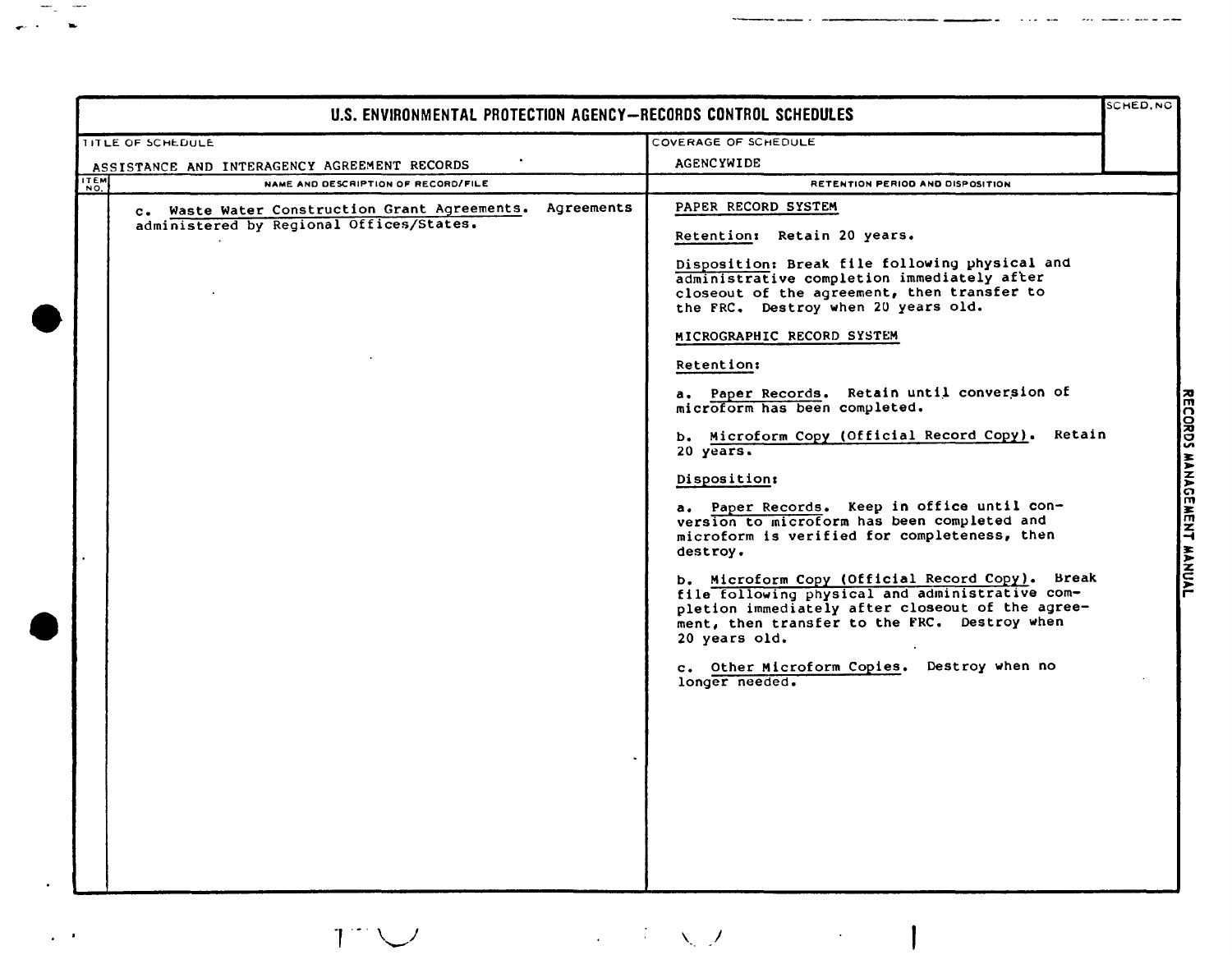|      | U.S. ENVIRONMENTAL PROTECTION AGENCY-RECORDS CONTROL SCHEDULES                                                                                                                                                                                                                             |                                                                                                                                                                 |  |  |  |
|------|--------------------------------------------------------------------------------------------------------------------------------------------------------------------------------------------------------------------------------------------------------------------------------------------|-----------------------------------------------------------------------------------------------------------------------------------------------------------------|--|--|--|
|      | TITLE OF SCHEDULE                                                                                                                                                                                                                                                                          | COVERAGE OF SCHEDULE                                                                                                                                            |  |  |  |
|      | ASSISTANCE AND INTERAGENCY AGREEMENT RECORDS                                                                                                                                                                                                                                               | <b>AGENCYWIDE</b>                                                                                                                                               |  |  |  |
| ITEM | NAME AND DESCRIPTION OF RECORD/FILE                                                                                                                                                                                                                                                        | RETENTION PERIOD AND DISPOSITION                                                                                                                                |  |  |  |
|      | d. Superfund Remedial Planning and Implementation<br>Agreements. Agreements administered by Regional Offices.                                                                                                                                                                              | PAPER RECORD SYSTEM<br>Retention: Retain 20 years after completion of<br>all cost-recovery litigation.                                                          |  |  |  |
|      |                                                                                                                                                                                                                                                                                            | Disposition: Break file immediately after close-<br>out of the agreement, then transfer to the FRC.<br>Destroy when 20 years old.                               |  |  |  |
|      |                                                                                                                                                                                                                                                                                            | MICROGRAPHIC RECORD SYSTEM                                                                                                                                      |  |  |  |
|      |                                                                                                                                                                                                                                                                                            | <b>Retention:</b>                                                                                                                                               |  |  |  |
|      |                                                                                                                                                                                                                                                                                            | a. Paper Records. Retain until conversion to<br>microform has been completed.                                                                                   |  |  |  |
|      |                                                                                                                                                                                                                                                                                            | b. Microform Copy (Official Record Copy). Retain<br>20 years after completion of all cost-recovery<br>litigation.                                               |  |  |  |
|      |                                                                                                                                                                                                                                                                                            | Disposition:                                                                                                                                                    |  |  |  |
|      |                                                                                                                                                                                                                                                                                            | a. Paper Records. Keep in office until con-<br>version to microform has been completed and<br>microform is verified for completeness, then<br>destroy.          |  |  |  |
|      |                                                                                                                                                                                                                                                                                            | b. Microform Copy (Official Record Copy). Break<br>file immediately after closeout of the agreement,<br>then transfer to the FRC. Destroy when 20 years<br>old. |  |  |  |
|      |                                                                                                                                                                                                                                                                                            | c. Other Microform Copies. Destroy when no<br>longer needed.                                                                                                    |  |  |  |
| 6.   | <b>Example 20 Agreements File.</b> Record copies of agreements<br>with other Federal, State and local government agencies                                                                                                                                                                  | Retention: Retain 6 years.                                                                                                                                      |  |  |  |
|      | providing for program assistance or support or other sharing<br>of agency resources and services. Includes copy of agree-<br>ment, commitment notice, transmittal, and justification<br>and cost estimate. May also include scope of work,<br>correspondence, and other supporting papers. | Disposition: Break file upon termination of<br>agreement. Keep in office 1 year, then transfer<br>to the FRC. Destroy when a years old.                         |  |  |  |
|      |                                                                                                                                                                                                                                                                                            |                                                                                                                                                                 |  |  |  |

 $\mathbf{T}=\mathbf{T}+\mathbf{A}$  and  $\mathbf{T}=\mathbf{T}+\mathbf{A}$  and  $\mathbf{T}=\mathbf{A}$  and  $\mathbf{T}=\mathbf{A}$  and  $\mathbf{T}=\mathbf{A}$  and  $\mathbf{T}=\mathbf{A}$ 

 $\frac{1}{2} \frac{1}{2} \frac{1}{2} \frac{1}{2}$ 

NWML .

 $\epsilon$  ,  $\delta$ 

 $\frac{1}{2} \left( \frac{1}{2} \right)$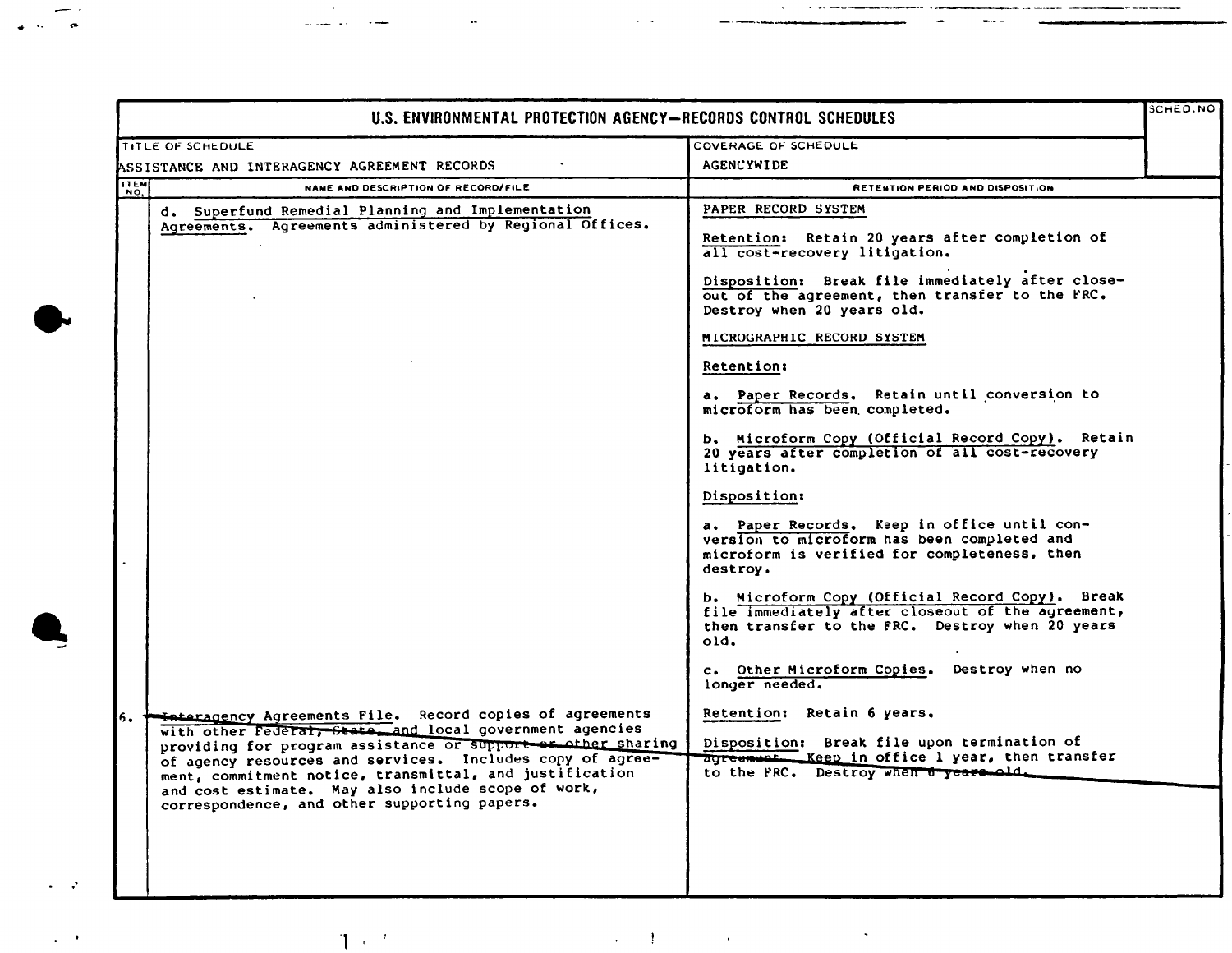|            | TITLE OF SCHEDULE                                                                                                                                                                                                                                                                                                                                                                                                                                                                                                                                                                                                | COVERAGE OF SCHEDULE                                                                                                                                                                                                                                                                                                                            |  |
|------------|------------------------------------------------------------------------------------------------------------------------------------------------------------------------------------------------------------------------------------------------------------------------------------------------------------------------------------------------------------------------------------------------------------------------------------------------------------------------------------------------------------------------------------------------------------------------------------------------------------------|-------------------------------------------------------------------------------------------------------------------------------------------------------------------------------------------------------------------------------------------------------------------------------------------------------------------------------------------------|--|
|            | ASSISTANCE AND INTERAGENCY AGREEMENT RECORDS                                                                                                                                                                                                                                                                                                                                                                                                                                                                                                                                                                     | <b>AGENCYWIDE</b>                                                                                                                                                                                                                                                                                                                               |  |
| <b>TEM</b> | NAME AND DESCRIPTION OF RECORD/FILE                                                                                                                                                                                                                                                                                                                                                                                                                                                                                                                                                                              | RETENTION PERIOD AND OISPOSITION                                                                                                                                                                                                                                                                                                                |  |
| 7.         | Recipient/Contractor Debarment and Suspension Records.<br>Documents relating to investigations of contractors and<br>recipients for debarment or suspension from contracting<br>with or receiving assistance from the Federal Government.<br>Includes copies of Inspector General reports, attorney<br>recommendations for actions, notifications to respondents,<br>respondents' submissions, hearing transcripts, briefs<br>and motions, final determinations, and settlement agree-<br>ments for debarment and suspension cases per 48 CFR<br>Subpart 9.4 and 40 CFR Part 32, and other related<br>documents. |                                                                                                                                                                                                                                                                                                                                                 |  |
|            | a. Case File.                                                                                                                                                                                                                                                                                                                                                                                                                                                                                                                                                                                                    | Retention: Retain 6 years and 3 months.<br>Disposition: Break file after case is closed,<br>period of debarment or voluntary exclusion is<br>completed or all provisions of the settlement<br>agreement have been completed, whichever is last.<br>Keep in office 3 months, then transfer to the<br>FRC. Destroy when 6 years and 3 months old. |  |
|            | b. Other Records.                                                                                                                                                                                                                                                                                                                                                                                                                                                                                                                                                                                                | Retention: See disposition below.<br>Disposition: Destroy when no longer needed for<br>reterence.                                                                                                                                                                                                                                               |  |
|            |                                                                                                                                                                                                                                                                                                                                                                                                                                                                                                                                                                                                                  |                                                                                                                                                                                                                                                                                                                                                 |  |

 $\mathcal{A}^{\pm}$ 

 $\mathcal{L}^{\text{max}}$  and  $\mathcal{L}^{\text{max}}$ 

 $\sim$   $\sim$ 

المنافر والمحارب المستد

NWML

 $\epsilon$  ,  $\epsilon$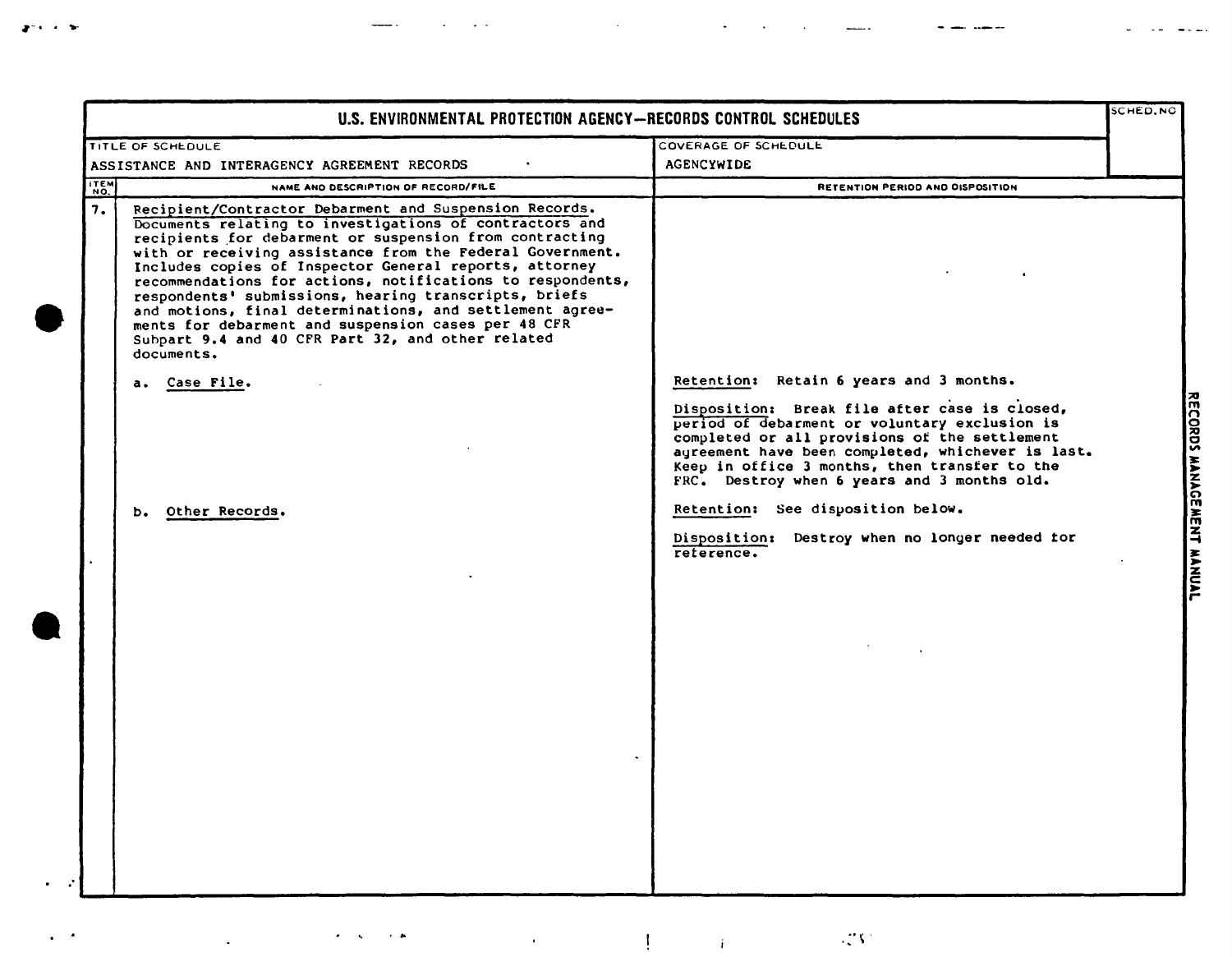Atch to SF 115 (Revis 1tem Numbers compared to revious Item Numbers, Scheddre Number, and NARS Job Nunder.

 $\cdot$ 

Title Of Schedule: Assistance And Interagency Agreement Records

REVISED Item Numbers 1 2 3 (New) 4 5 6 7 (New) (Former Title: Grant Records) PREVIOUS Item No. Schedule No. NARS Job No.  $1 (B-4)$ 2  $(B-4)$ B-4/B-20 NCI-4l2-76-l2 NCI-4l2-77-4  $4.d. (B-4)$  $3, 4$  (B-4)  $1 (B-20)$